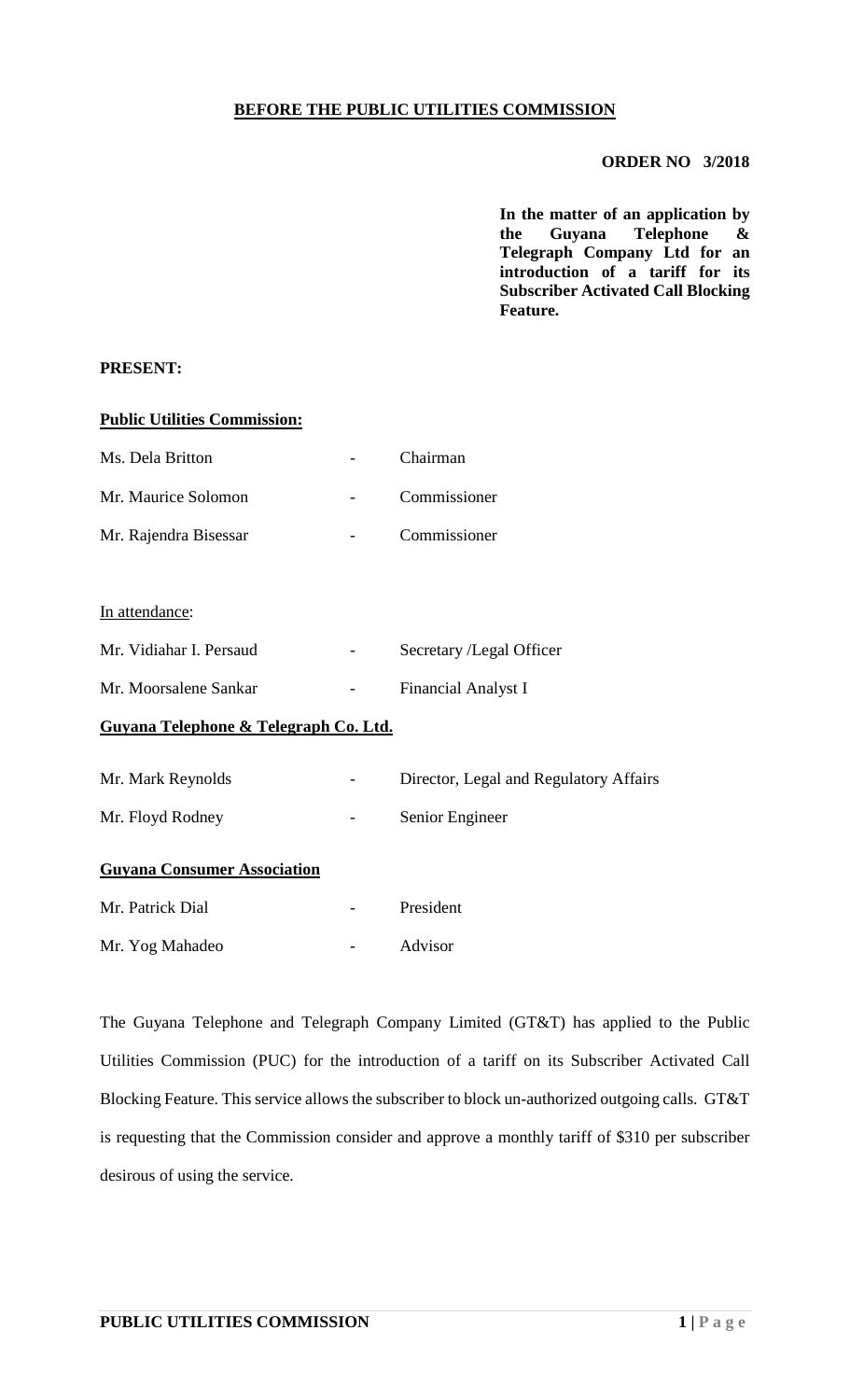In their presentation GT&T stated that in its June 2014 application for a tariff rebalancing, the Company had applied for a revision in rates for several of its landline value added services. Most of these were approved by the Commission in varying amounts. However, the Subscriber Activated Call Blocking Feature, a value-added service, was inadvertently omitted from the 2014 filing, hence this present application.

The Subscriber Activated Call Blocking Feature is not a new service. In fact, it had been activated for several years and according to the Company there are currently 36,368 consumers who access the service free of charge. The Company views this feature as a service of convenience which adds value to the consumer landline service similar to that of other activated value-added services and for which the consumer pays to the GT&T a PUC approved tariff.

The Company in their submissions stated that the monthly rate of \$310 sought by GT&T, represents a point between the lower and upper extremities of past PUC approved rates for valueadded services.

GT&T in its application stated that the Subscriber Activated Call Blocking Features allows the consumer the option for denial of:

- (i) All calls The customer by way of automated prompt is required to enter a Personal Identification Number (PIN) prior to any call being made except for emergency numbers, GTT Help Lines and Phone Card access (0171); or
- (ii) out of exchange calls, Cellular calls and International Direct Dialed (IDD) Calls. The consumer is allowed to make local calls and Operator Assisted International Calls; or
- (iii) International Direct Dialed (IDD) Calls. The customer can make calls within the exchange, out of the exchange, cellular calls and Operator Assisted International calls; or
- (iv) out of exchange, cellular and all international calls, including Operator Assisted International Calls. The customer will only be allowed to call within his/her exchange; or
- (v) all international calls, including Operator Assisted International calls. The customer will be allowed to call within as well as out of the exchange and make cellular calls; or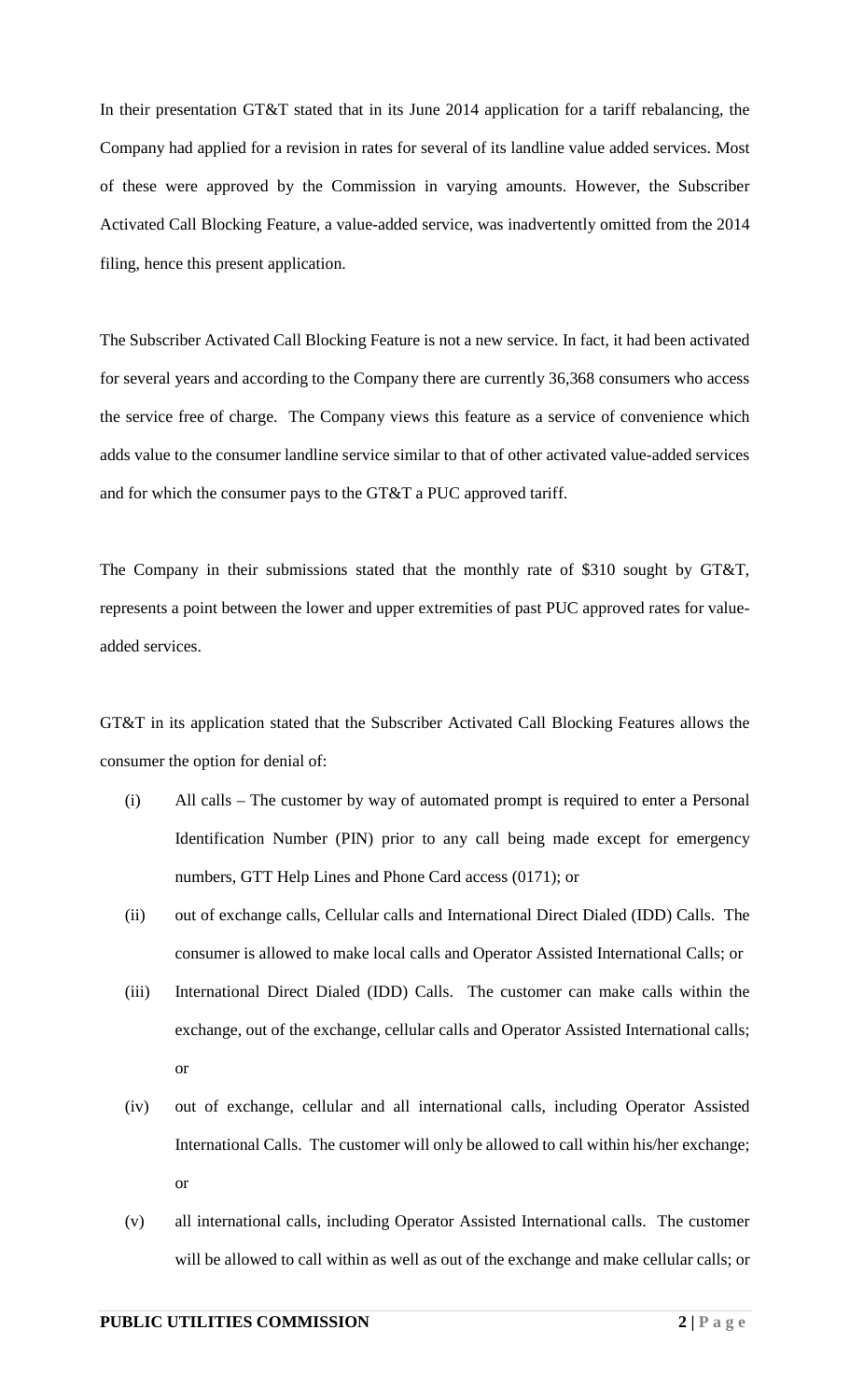- (vi) all cellular calls only; or
- (vii) all International calls, including Operator Assisted Calls and cellular calls. The customer will be only be allowed to call within and out of the exchange; or
- (viii) all international calls and cellular calls, excluding Receiving Party Pays (RPP), Cellular calls, or
- (ix) all cellular calls excluding Receiving Party Pays (RPP) cellular calls; or
- (x) all Premium calls (i.e. calls to 1-900 services). This service is no longer being provided by GT&T and GT&T does not have customers who are receiving this service.

The company stated that it had initially invested USD190,000 for an array of other value-added features that compliments the wireline fixed service of which the subscriber activated call blocking feature under consideration in this application is included. Further to this initial cost, GT&T claims it pays a recurring cost of USD250,008 for the maintenance and upkeep of the service.

In its presentation the company indicated that it was considering a further USD300,000 for the upgrade of this system.

The Guyana Consumer Association (GCA) opposed any imposition of a tariff for this service. It noted the operating cost to the company in continuing the Call Blocking Feature is unlikely to increase. In the circumstances, any tariff approval for this service would represent free cash flow to the company.

The GCA further noted that the asset acquired in the initial investment to provide the value-added services is now fully depreciated. Further, the Association pointed to the quality of service and the downtime of the service which precludes the customer from enjoying a seamless service. In the circumstances, therefore, the GCA has suggested that if any charges are approved by the Commission, it should be user-based and not subscriber-based.

On the question of the annual recurring maintenance cost for USD250,008, the GCA noted that charging for a value-added service that is currently being provided will in no way increase the maintenance cost.